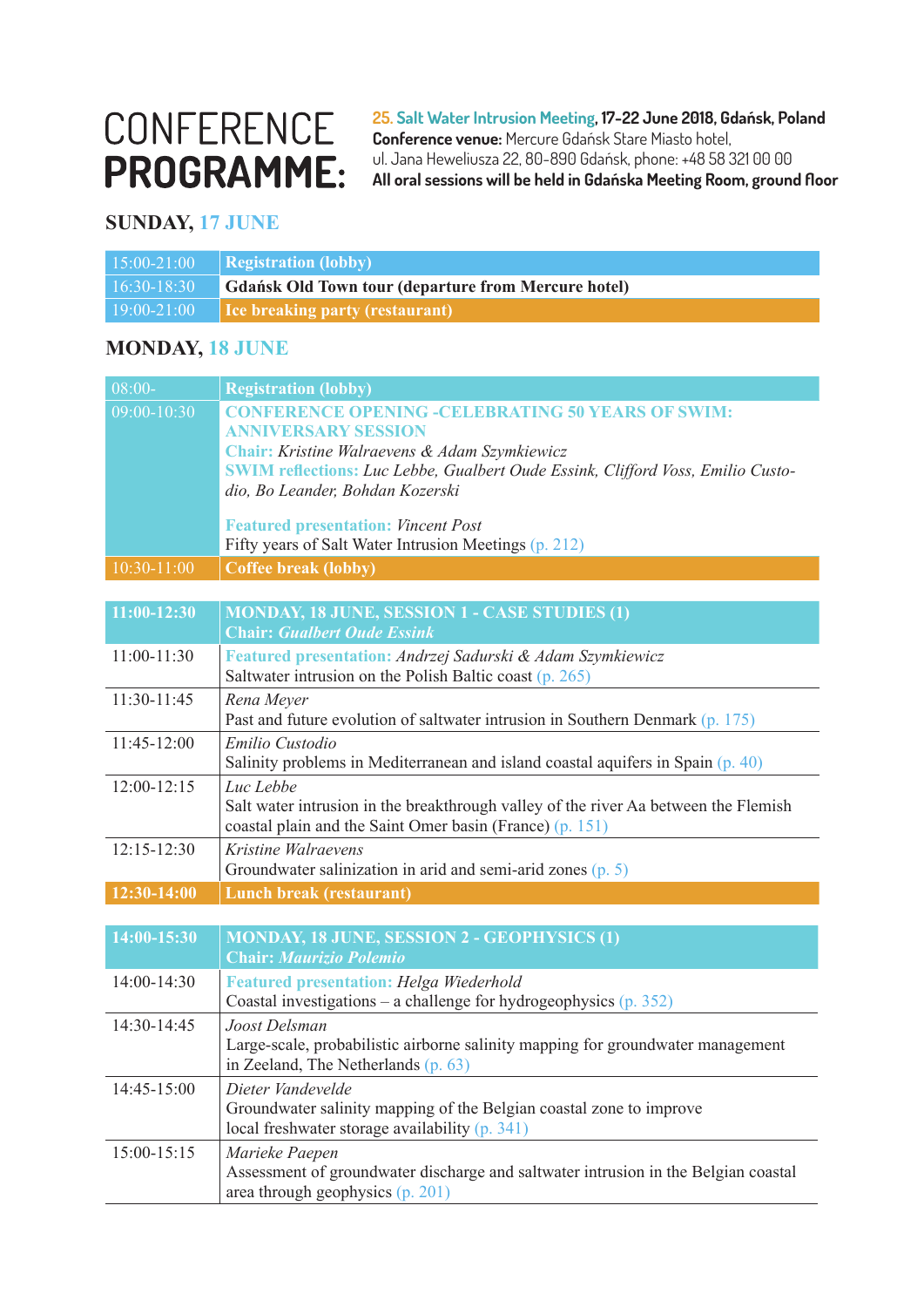| 15:15-15:30     | <b>Andrew Charles Knight</b><br>Potential for a vast offshore fresh groundwater body in the Gambier Embayment,<br>Australia (p. 129)                                                                                                                    |
|-----------------|---------------------------------------------------------------------------------------------------------------------------------------------------------------------------------------------------------------------------------------------------------|
| 15:30-16:00     | <b>Coffee break (lobby)</b>                                                                                                                                                                                                                             |
|                 |                                                                                                                                                                                                                                                         |
| $16:00 - 18:00$ | <b>MONDAY, 18 JUNE, SESSION 3 - MODELING (1)</b><br><b>Chair: Jesus Carrera</b>                                                                                                                                                                         |
| 16:00-16:30     | <b>Featured presentation: Jean-Christophe Comte</b><br>Spatiotemporal patterns of saltwater intrusion associated to geological heterogene-<br>ities and complex tidal forcing: insights from field-scale, high-resolution investiga-<br>tions $(p. 38)$ |
| 16:30-16:45     | Waldemar Świdziński<br>Modeling of groundwater flow and salinity evolution near TSF Żelazny Most,<br>Poland $(p. 311)$                                                                                                                                  |
| 16:45-17:00     | Anke Schneider<br>Modeling saltwater intrusion scenarios for a coastal aquifer at the German<br>North Sea (p. 274)                                                                                                                                      |
| $17:00 - 17:15$ | Mark Bakker<br>What goes up must come down $(p. 20)$                                                                                                                                                                                                    |
| $17:15 - 17:30$ | Pieter J. Stuyfzand<br>Analytical modeling of freshwater lenses in different settings: from coastal embryo<br>dunes in the Netherlands to inland mega dunes in Abu Dhabi (p. 296)                                                                       |
| 17:30-17:45     | <b>Frans Schaars</b><br>Modeling and monitoring methods to prevent salt water intrusion caused by artificial<br>dune construction $(p. 31)$                                                                                                             |
| 17:45-18:00     | Behzad Mozafari<br>On the use of COMSOL Multiphysics for seawater intrusion in fractured coastal<br>aquifers $(p. 179)$                                                                                                                                 |
| 18:00-20:30     | Poster session & snack (lobby)                                                                                                                                                                                                                          |

## **TUESDAY, 19 JUNE**

| $08:30-$        | <b>Registration (lobby)</b>                                                                                                                                                                                          |
|-----------------|----------------------------------------------------------------------------------------------------------------------------------------------------------------------------------------------------------------------|
| $09:00-10:30$   | TUESDAY, 19 JUNE, SESSION 4 - COASTAL AQUIFER MANAGEMENT (1)<br><b>Chair: Leanne Morgan</b>                                                                                                                          |
| 09:00-09:30     | <b>Featured presentation: Adrian Werner</b><br>Classes of seawater intrusion: An extension to consider the effects of offshore<br>aquifers $(p. 349)$                                                                |
| 09:30-09:45     | Mohammad Azizur Rahman<br>Characterization of a regional coastal zone aquifer using an interdisciplinary<br>approach – an example from Weser-Elbe region, Lower Saxony, Germany $(p. 236)$                           |
| $09:45-10:00$   | Laura Martinez<br>Integrated methodology to characterize hydro-geochemical properties in an alluvial<br>coastal aquifer affected by seawater intrusion (SWI) and submarine groundwater<br>discharge (SGD) $(p. 173)$ |
| $10:00 - 10:15$ | Perry de Louw<br>Land subsidence by peat oxidation leads to enhanced salinization through boils in<br>Dutch polders $(p. 54)$                                                                                        |
| $10:15 - 10:30$ | Bill Hu<br>Modeling seawater intrusion to coastal aquifers in south coast of Laizhou Bay,<br>China $(p. 33)$                                                                                                         |
| $10:30 - 11:00$ | <b>Coffee break (lobby)</b>                                                                                                                                                                                          |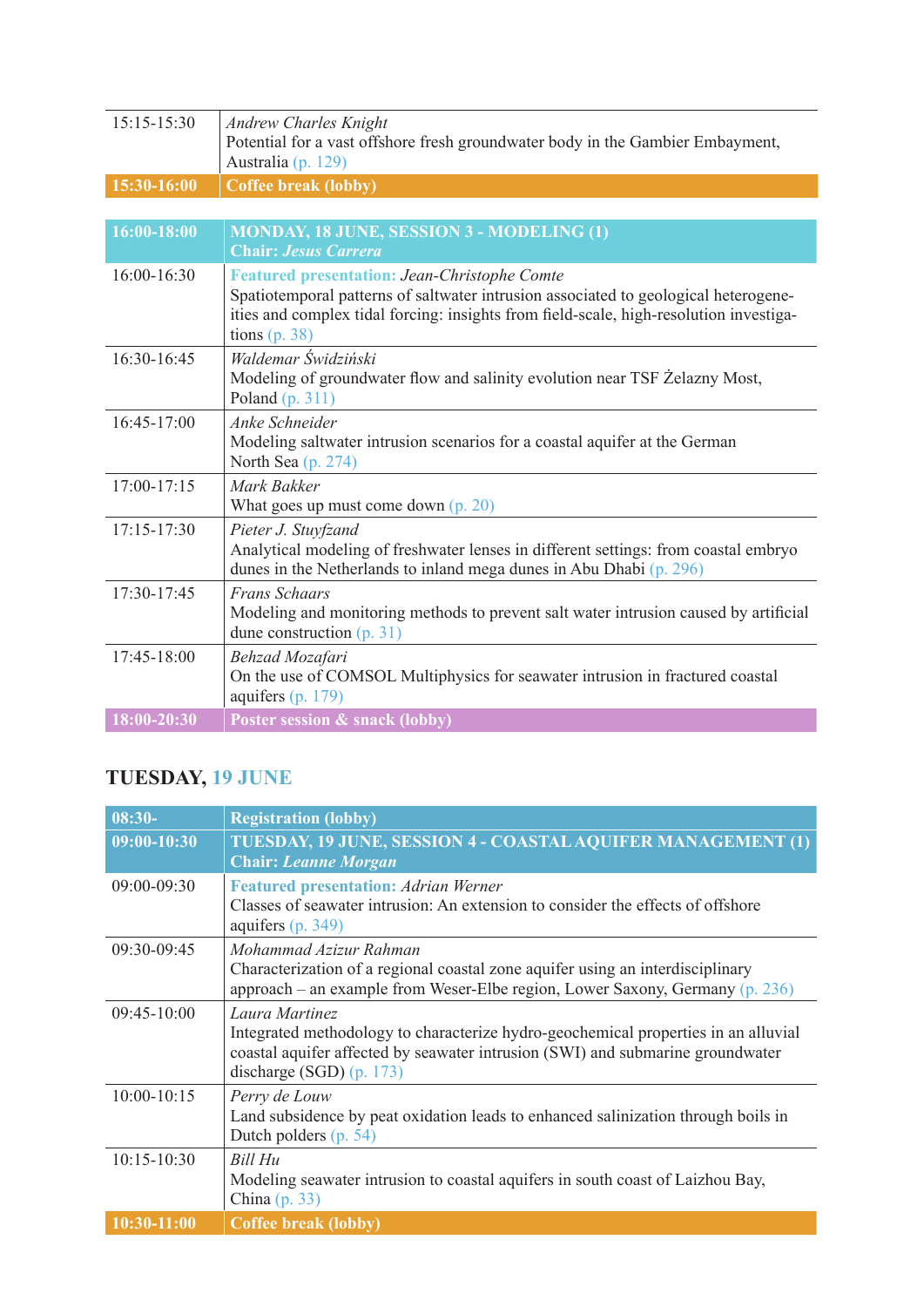| $11:00-12:30$   | <b>TUESDAY, 19 JUNE, SESSION 5 - COASTAL AQUIFER MANAGEMENT (2)</b><br><b>Chair: Holly Michael</b>                                                                                                        |
|-----------------|-----------------------------------------------------------------------------------------------------------------------------------------------------------------------------------------------------------|
| $11:00-11:15$   | Gualbert Oude Essink<br>Building up 3D salinity models for estimating fresh groundwater resources in major<br>deltas under global and climate stresses $(p. 195)$                                         |
| $11:15 - 11:30$ | Daniel Zamrsky<br>Estimating characteristic times of regional groundwater systems along the global<br>coastline with regard to past sea level fluctuations and sediment accumulation<br>patterns (p. 360) |
| 11:30-11:45     | Joeri van Engelen<br>3D Paleohydrogeological modelling of the Nile Delta (p. 338)                                                                                                                         |
| $11:45-12:00$   | Geoffrey Cromwell<br>Three-dimensional lithologic model of the San Diego Coastal Aquifer, Southern<br>California, USA (p. 39)                                                                             |
| $12:00 - 12:15$ | Leanne Morgan<br>Untreated groundwater supply and the Christchurch coastal aquifer system (p. 178)                                                                                                        |
| $12:15 - 12:30$ | Namsik Park<br>Optimal management of freshwater Lens for extreme droughts<br>in Tongatapu Island (p. 13)                                                                                                  |
| 12:30-14:00     | Lunch break (restaurant)                                                                                                                                                                                  |
| 14:00-15:30     | TUESDAY, 19 JUNE, SESSION 6 - SUBMARINE GROUNDWATER                                                                                                                                                       |
|                 | <b>DISCHARGE (1)</b><br><b>Chair: Jimmy Jiao</b>                                                                                                                                                          |
| 14:00-14:30     | <b>Featured presentation: Carlos Duque</b><br>Hydrogeological flow paths in coastal areas; a dismissed factor for the delivery<br>of nutrients? (p. 74)                                                   |
| 14:30-14:45     | Michael Böttcher<br>Ferruginous groundwaters as a source of P, Fe, and DIC for coastal waters<br>of the southern Baltic Sea: (Isotope) hydrobiogeochemistry and the role<br>of an iron curtain $(p. 163)$ |
| 14:45-15:00     | Beata Szymczycha<br>Deep submarine groundwater discharge indicated by pore water chloride anomalies<br>in the Gulf of Gdańsk, southern Baltic Sea (p. 307)                                                |
| 15:00-15:15     | Emilia Bublijewska<br>A new method of testing groundwater inflow to the seabed, Puck Bay,<br>South Baltic (p. 29)                                                                                         |
| 15:15-15:30     | <b>Ulf Mallast</b><br>Spatiotemporal variability of SGD as indicated by UAV based thermal infrared mea-<br>surements $(p. 169)$                                                                           |
| 15:30-16:00     | <b>Coffee break (lobby)</b>                                                                                                                                                                               |
| 16:00-18:00     | TUESDAY, 19 JUNE, SESSION 7 - MODELING (2)<br><b>Chair: Torben Sonnenborg</b>                                                                                                                             |
| 16:00-16:15     | Christian Langevin<br>Variable-density flow and transport in MODFLOW $6$ (p. 150)                                                                                                                         |
| 16:15-16:30     | <b>Vincent Post</b><br>It's hydrogeology but not as we know it: Sub-seafloor groundwater flow driven by<br>thermal gradients $(p. 66)$                                                                    |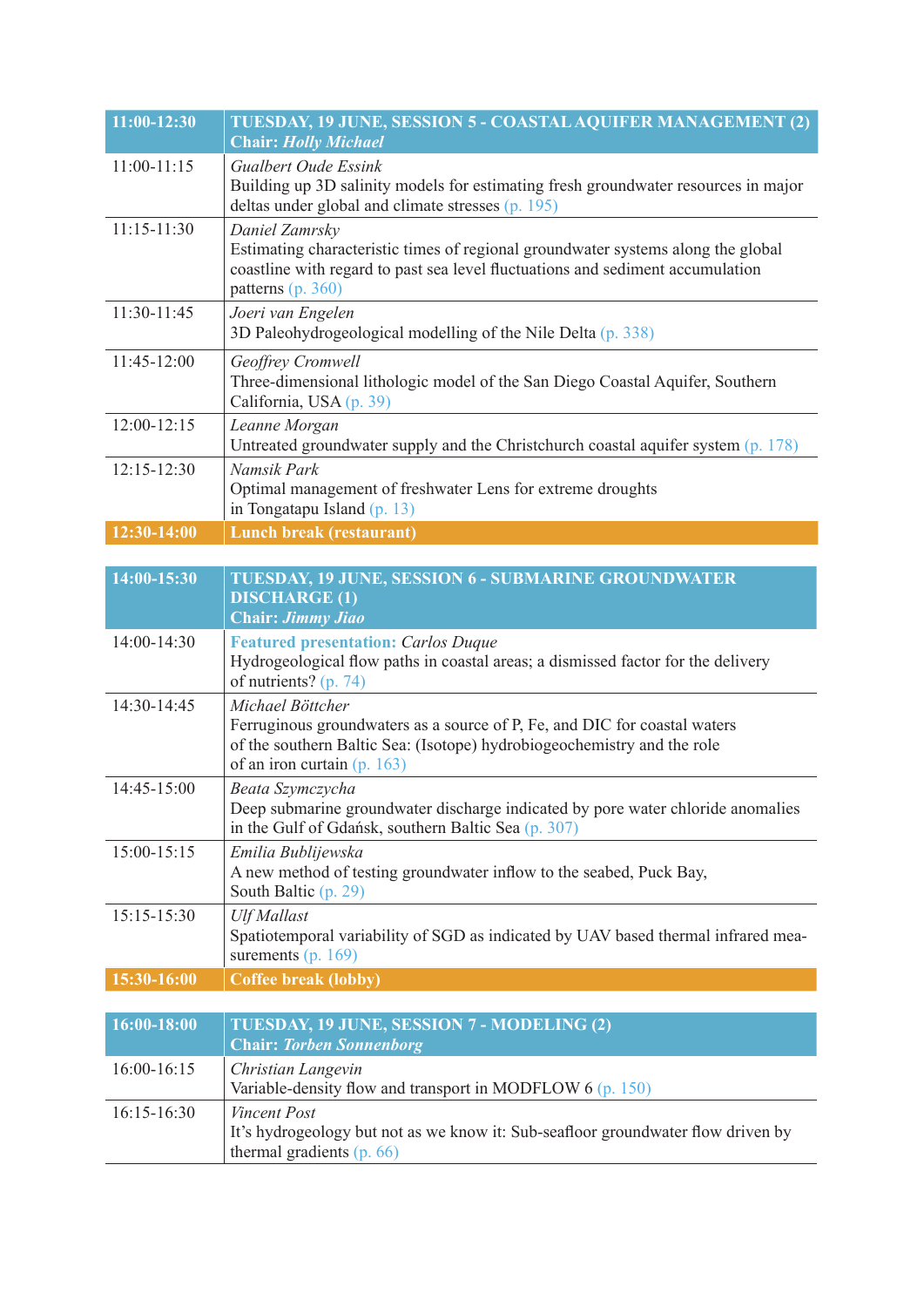| 16:30-16:45     | Su Yean Teh<br>MANTRA-O18: An extended version of SUTRA modified to simulate salt and d18O<br>transport amid water uptake by plants $(p. 329)$                                |
|-----------------|-------------------------------------------------------------------------------------------------------------------------------------------------------------------------------|
| 16:45-17:00     | Husam Baalousha<br>Modelling saline groundwater pumping at the beach for reverse osmosis desalination<br>in Qatar $(p. 12)$                                                   |
| $17:00 - 17:15$ | <b>Shaked Stein</b><br>Modeling the impact of saline groundwater pumping from coastal aquifers beneath<br>the fresh-saline water interface for desalination purposes (p. 282) |
| $17:15 - 17:30$ | Abdelrahman Abdelgawad<br>Transient investigation of the critical pumping rate in laboratory-scale coastal<br>aquifer $(p. 1)$                                                |
| $17:30-17:45$   | Barret Kurylyk<br>Short- and long-term salt water intrusion in response to water stress and modified<br>geology at the Palmyra Atoll National Wildlife Refuge (p. 148)        |
| $17:45 - 18:00$ | Hongfan Cao<br>Impact of the air injection well position on the performance of preventing seawater<br>intrusion $(p. 32)$                                                     |
| 18:30-19:30     | Soccer match (18:20 meeting at the hotel entrance)                                                                                                                            |

## **WEDNESDAY, 20 JUNE**

**20:00-22:00 Barbecue party (hotel terrace / restaurant)**

| $  07:45-18:00$ | $\Box$ Field trip $[1]$ : SWIM to Hel (departure from Mercure hotel)     |
|-----------------|--------------------------------------------------------------------------|
| $ 08:15-18:00 $ | <b>Field trip [2]: Castle &amp; Delta (departure from Mercure hotel)</b> |

## **THURSDAY, 21 JUNE**

| $09:00-10:30$   | <b>THURSDAY, 21 JUNE, SESSION 8 - GEOCHEMISTRY</b><br><b>Chair: Pieter Stuyfzand</b>                                        |
|-----------------|-----------------------------------------------------------------------------------------------------------------------------|
| 09:00-09:30     | <b>Featured presentation: Yoseph Yechieli</b><br>Rate of seawater intrusion into a deep aquifer determined with radioactive |
|                 | noble gas isotopes of 81Kr and 39Ar (p. 359)                                                                                |
| 09:30-09:45     | Vincent Post                                                                                                                |
|                 | Can bomb-peak tritium persist in the transition zone? A case study from                                                     |
|                 | the German island of Langeoog $(p. 213)$                                                                                    |
| $09:45-10:00$   | Janek Greskowiak                                                                                                            |
|                 | Modelling reactive transport of Si and 222Rn to constrain tide-induced seawater                                             |
|                 | infiltration rates at a meso-tidal beach $(p. 89)$                                                                          |
| $10:00 - 10:15$ | Dongmei Han                                                                                                                 |
|                 | Migration of shallow saline groundwater across a regional aquitard inferred from Cl                                         |
|                 | and stable isotope in the North China Plain (p. 73)                                                                         |
| $10:15 - 10:30$ | Xiaoying Zhang                                                                                                              |
|                 | Composition and function shift of microbial communities in mangrove seedlings                                               |
|                 | inhabited mudflat during tidal cycles (p. 362)                                                                              |
| 10:30-11:00     | <b>Coffee break (lobby)</b>                                                                                                 |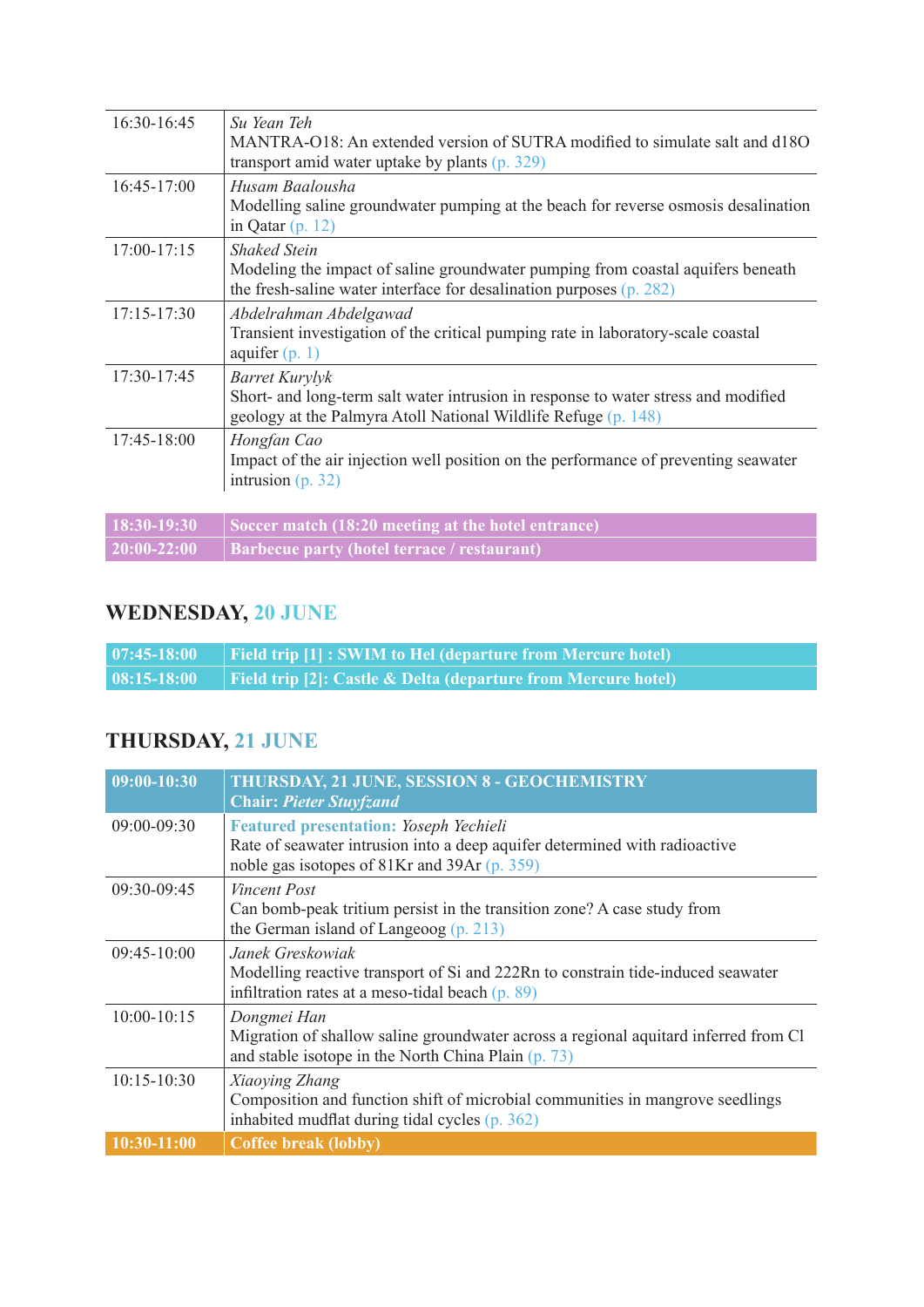| $11:00-12:30$   | THURSDAY, 21 JUNE, SESSION 9 - GEOPHYSICS (2)<br><b>Chair: Alexander Vandenbohede</b>                                                                                       |
|-----------------|-----------------------------------------------------------------------------------------------------------------------------------------------------------------------------|
| $11:00-11:15$   | Matthieu Baïsset<br>High frequency saltwater intrusion monitoring using borehole geophysical tools<br>$(SMD)$ (p. 14)                                                       |
| $11:15 - 11:30$ | <b>Andrea Palacios</b><br>Time-lapse cross hole electrical resistivity tomography (CHERT) for monitoring<br>seawater intrusion dynamics in a Mediterranean aquifer (p. 203) |
| 11:30-11:45     | Laura del Val<br>Heat dissipation test with fiber-optic distributed temperature sensing to estimate<br>groundwater fluxes in an unconsolidated coastal aquifer (p. 61)      |
| 11:45-12:00     | Jude King<br>A quantitative review of 1D airborne electromagnetic inversion methods:<br>A focus on fresh-saline groundwater mapping (p. 122)                                |
| $12:00-12:15$   | <b>Ian Gottschalk</b><br>Using geophysical data to build more realistic saltwater intrusion models (p. 87)                                                                  |
| $12:15 - 12:30$ | Albert Folch<br>Seawater intrusion dynamics monitoring with geophysical techniques<br>combination $(p. 82)$                                                                 |
| $12:30 - 14:00$ | <b>Lunch break (restaurant)</b>                                                                                                                                             |
|                 |                                                                                                                                                                             |
| 14:00-15:30     | THURSDAY, 21 JUNE, SESSION 10 - SUBMARINE GROUNDWATER<br><b>DISCHARGE (2)</b><br><b>Chair: Christian Siebert</b>                                                            |
| $14:00 - 14:15$ | Jimmy Jiao<br>Submarine groundwater discharge derived nutrients and red tide outbreaks in Tolo<br>Harbor, Hong Kong (p. 114)                                                |
| $14:15 - 14:30$ | Till Oehler<br>Submarine fresh groundwater discharge from a volcanic island into a coral reef                                                                               |

|                 | Submarine fresh groundwater discharge from a volcanic island into a coral reef<br>(Lombok, Indonesia) (p. 194)                                                                                 |
|-----------------|------------------------------------------------------------------------------------------------------------------------------------------------------------------------------------------------|
| 14:30-14:45     | Christophe Monnin<br>Seasonal behavior of dissolved inorganic carbon, silica and barium along a salinity<br>gradient in a shallow coastal lagoon (Etang de La Palme, Southern France) (p. 176) |
| $14:45 - 15:00$ | Marc Diego-Feliu<br>Ra end-member variability in a dynamic subterranean estuary of a microtidal<br>Mediterranean coastal aquifer (p. 71)                                                       |
| $15:00-15:15$   | Janis Ahrens<br>Efficient nutrient recycling in the subterranean estuary of an exposed<br>sandy beach $(p. 3)$                                                                                 |
| 15:15-15:30     | Anner Paldor<br>Deep submarine groundwater discharge facilitated by seawater circulation<br>in a confined aquifer $(p. 205)$                                                                   |
| 15:30-16:00     | <b>Coffee break (lobby)</b>                                                                                                                                                                    |
|                 |                                                                                                                                                                                                |
| 16:00-17:45     | THURSDAY, 21 JUNE, SESSION 11 - MODELING (3)<br><b>Chair: Chunhui Lu</b>                                                                                                                       |
| $16:00 - 16:30$ | <b>Featured presentation: Maria Pool</b>                                                                                                                                                       |

chemical reactions in coastal aquifers (p. 211)

Effects of periodic temporal fluctuations and fluid density effects on mixing and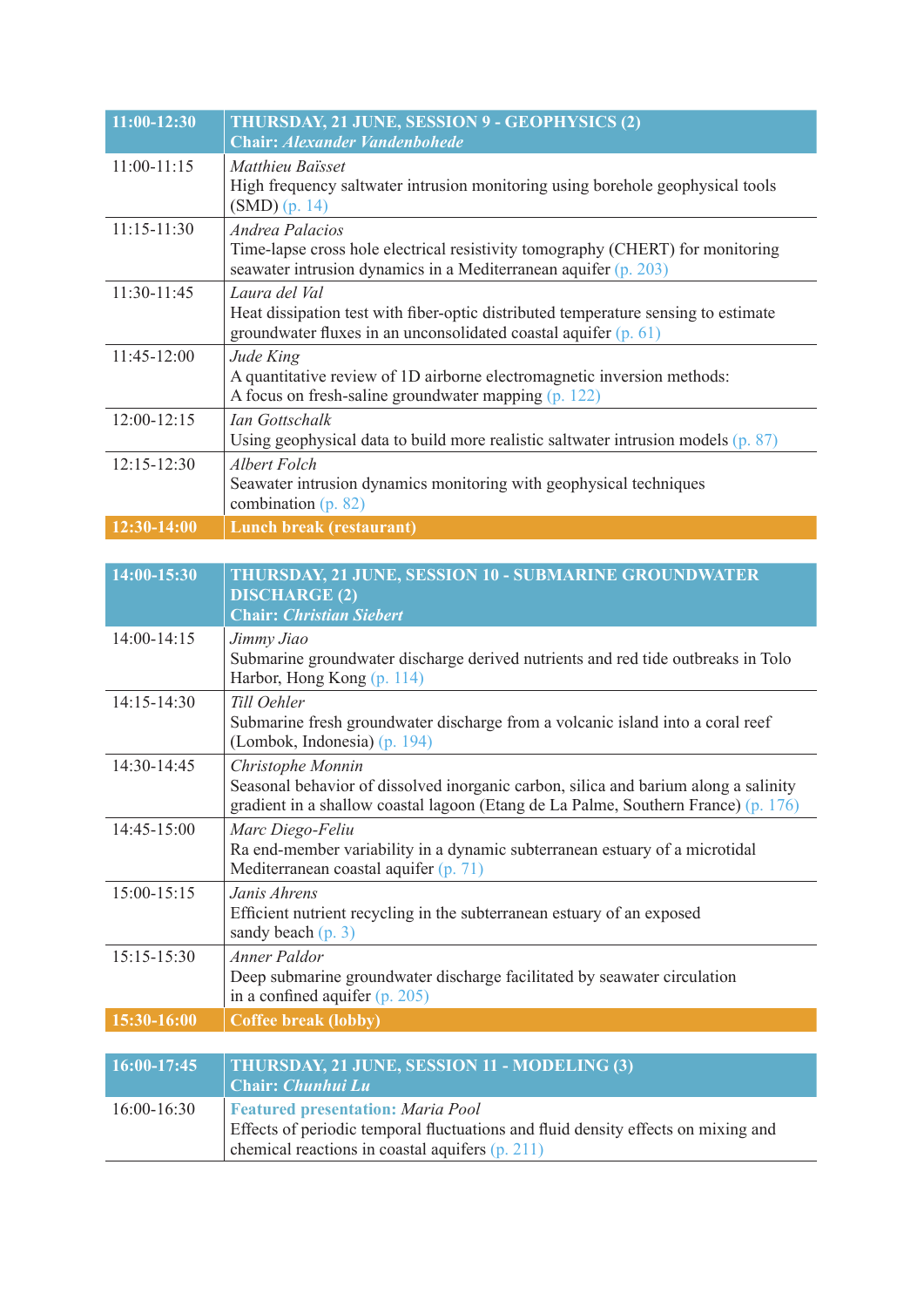| Effects of offshore pumping on groundwater resources in coastal aquifers (p. 358)                                                                                   |
|---------------------------------------------------------------------------------------------------------------------------------------------------------------------|
|                                                                                                                                                                     |
| Laboratory scale investigation of dispersion effects on saltwater movement due                                                                                      |
| Sandtank experiments and numerical modeling of coastal aquifer heterogeneity:<br>fringing reefs, vertical flow barriers and structured conductivity fields (p. 107) |
|                                                                                                                                                                     |

## **FRIDAY, 22 JUNE**

| $09:00 - 10:30$ | FRIDAY, 22 JUNE, SESSION 12 - CASE STUDIES (2)<br><b>Chair: Emilio Custodio</b>                                                                                                                 |
|-----------------|-------------------------------------------------------------------------------------------------------------------------------------------------------------------------------------------------|
| $09:00 - 09:15$ | Levi Eldad<br>Delineating the fresh/saline groundwater interface in a subsea aquifer<br>using Ex-Bz marine time domain $(p. 157)$                                                               |
| $09:15-09:30$   | Md. Mizanur Rahman Sarker<br>Salinity distribution in different coastal aquifers of southwest Bangladesh (p. 267)                                                                               |
| $09:30-09:45$   | <b>Floris Naus</b><br>Contemporary groundwater salinity in Southwestern Bangladesh as steered<br>by hydrogeological conditions under palaeohydrological and contemporary<br>settings $(p. 186)$ |
| $09:45-10:00$   | Ángela María Blanco Coronas<br>Influence of the sea level oscillations on groundwater temperature and salinity<br>in the coastal Motril-Salobreña Aquifer (p. 27)                               |
| $10:00 - 10:15$ | <b>Tybaud Goyetche</b><br>Effects of a heavy rain event on the hydrodynamical and hydrogeochemical<br>parameters in an alluvial coastal aquifer (p. 88)                                         |
| $10:15 - 10:30$ | Sebastian Huizer<br>Impact of coastal forcing and groundwater recharge on the growth<br>of a fresh groundwater lens in a mega-scale beach nourishment $(p. 112)$                                |
| $10:30-11:00$   | <b>Coffee break (lobby)</b>                                                                                                                                                                     |
| $11:00-12:30$   | FRIDAY, 22 JUNE, SESSION 13 - HYDROGEOLOGY OF ISLANDS<br><b>AND ATOLLS</b><br><b>Chair: Georg Houben</b>                                                                                        |
| 11:00-11:30     | <b>Featured presentation: Clifford Voss</b><br>Seawater flooding is becoming more frequent on low-elevation islands: Strategies<br>to mitigate impacts on groundwater supply (p. 85)            |